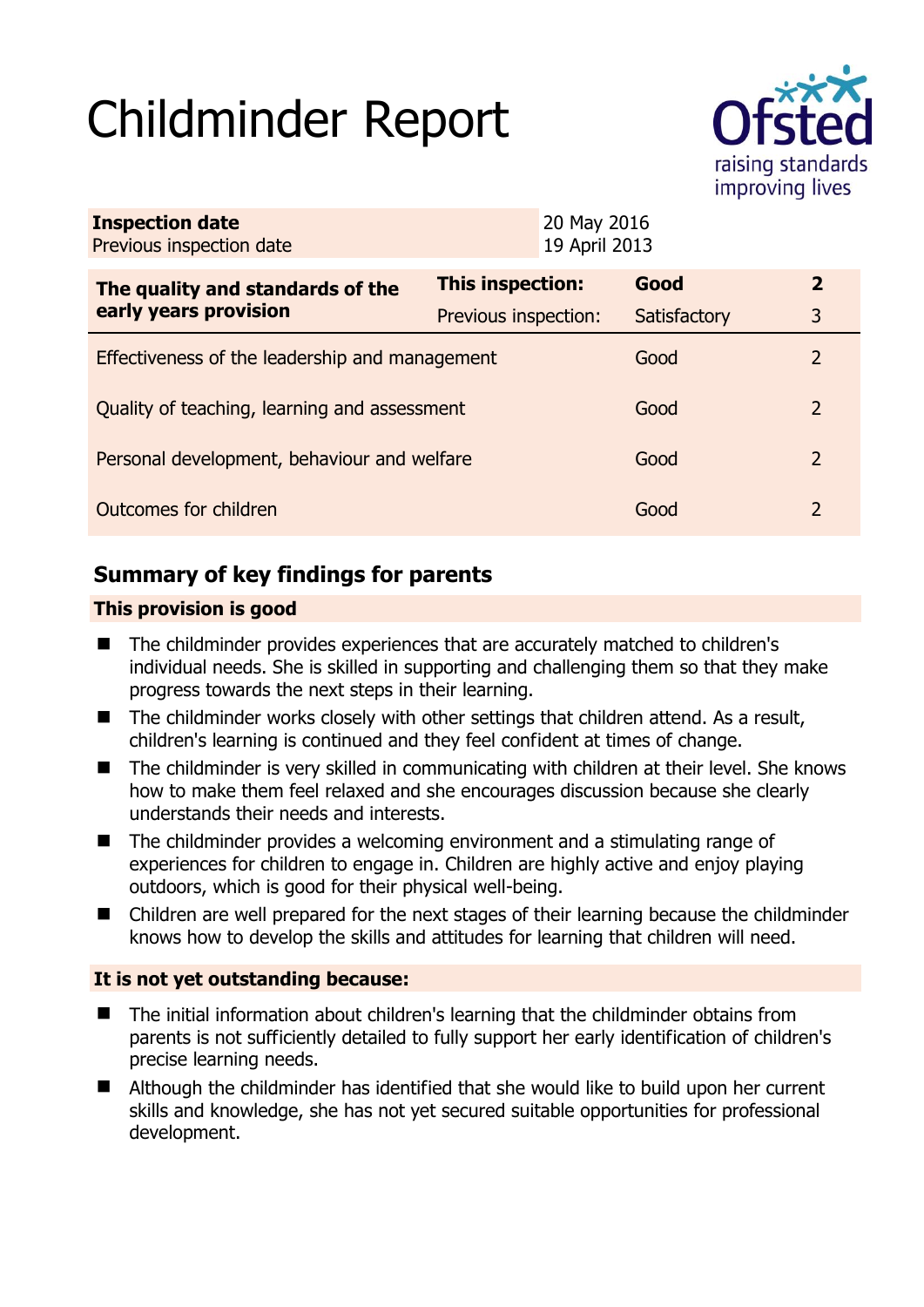## **What the setting needs to do to improve further**

#### **To further improve the quality of the early years provision the provider should:**

- strengthen the level of information obtained from parents to include further details of children's development to plan even more precisely for their continued progress from an early stage
- secure opportunities to update knowledge and implement a programme of professional development, to enhance the already good standard of care and education.

#### **Inspection activities**

- The inspector observed the quality of teaching during activities indoors and outside.
- The inspector held discussions with the childminder at appropriate times during the inspection.
- The inspector looked at relevant documentation, such as the childminder's selfevaluation, evidence of the suitability of other members of the household and children's learning and development records.
- The inspector took account of the written views of parents.

#### **Inspector**

Tina Mason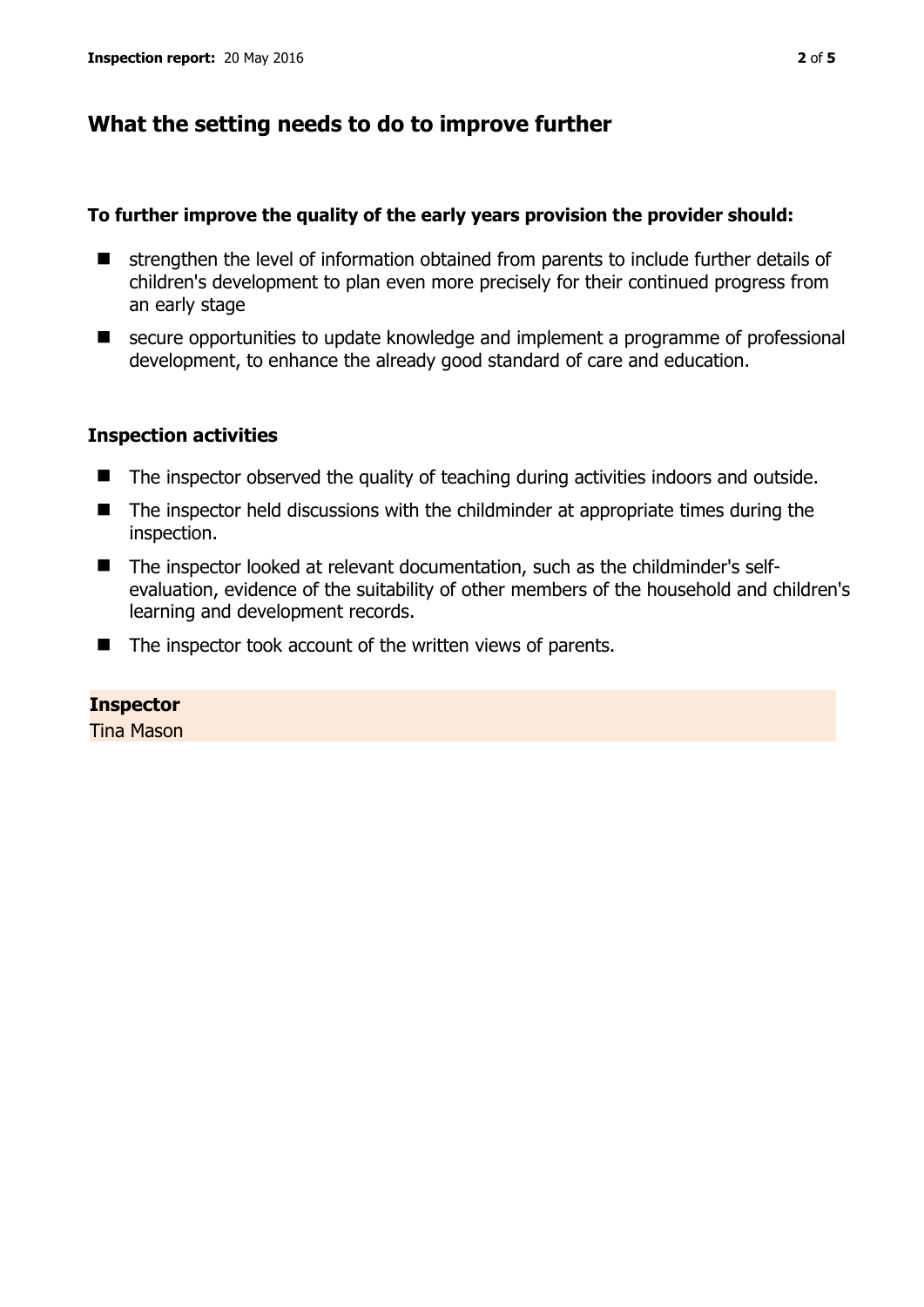### **Inspection findings**

#### **Effectiveness of the leadership and management is good**

Safeguarding is effective. The childminder prioritises children's safety and has a robust understanding of how to safeguard children from harm. The childminder is motivated to provide the best for children and she welcomes the views of parents and children to support her accurate self-evaluation. She undertakes regular checks on her home to ensure it remains safe and suitable for children. The childminder sets a good example and has high expectations of children in her care. This contributes to the culture of mutual respect that the childminder promotes in her setting. The childminder effectively monitors the progress of individual children. She knows what to do if she identifies gaps in learning, which includes involving parents and other settings that children attend.

#### **Quality of teaching, learning and assessment is good**

The childminder supports children's learning through a well-balanced mix of adult-led and child-initiated activities. She uses effective settling-in procedures and places a strong emphasis on supporting children's personal, social and emotional development. Children are encouraged to be active learners and to confidently explore their learning environment. The childminder provides good support for the development of children's speech and communication skills. She actively engages in play activities, asking appropriate questions and encouraging children to talk about what they are doing. Children are encouraged to practise their counting skills during everyday activities. They thoroughly enjoy imaginative play as they pretend to be mummies and go on holiday with their babies.

#### **Personal development, behaviour and welfare are good**

Children show good levels of motivation and are very independent in managing tasks for themselves. Children manage their self-care confidently and can talk about healthy foods and why they wash their hands before eating. This helps them to develop an understanding of healthy lifestyles. Children are emotionally secure because the childminder builds strong relationships from the beginning. She is sensitive and nurturing and children become confident and keen learners from an early age. Children settle quickly because the childminder communicates clearly with parents to meet their needs from the start. Children behave well because the childminder has clear routines in place and high expectations. They are taught to look after their toys and each other. The childminder encourages child to share, take turns and she reminds them to use good manners.

#### **Outcomes for children are good**

Children make good progress and are working within the expected levels of development for their age. Children are well prepared for their next stages of learning and are developing the skills they will need for their eventual move to school. They develop particularly good self-care skills and complete tasks well in relation to their age.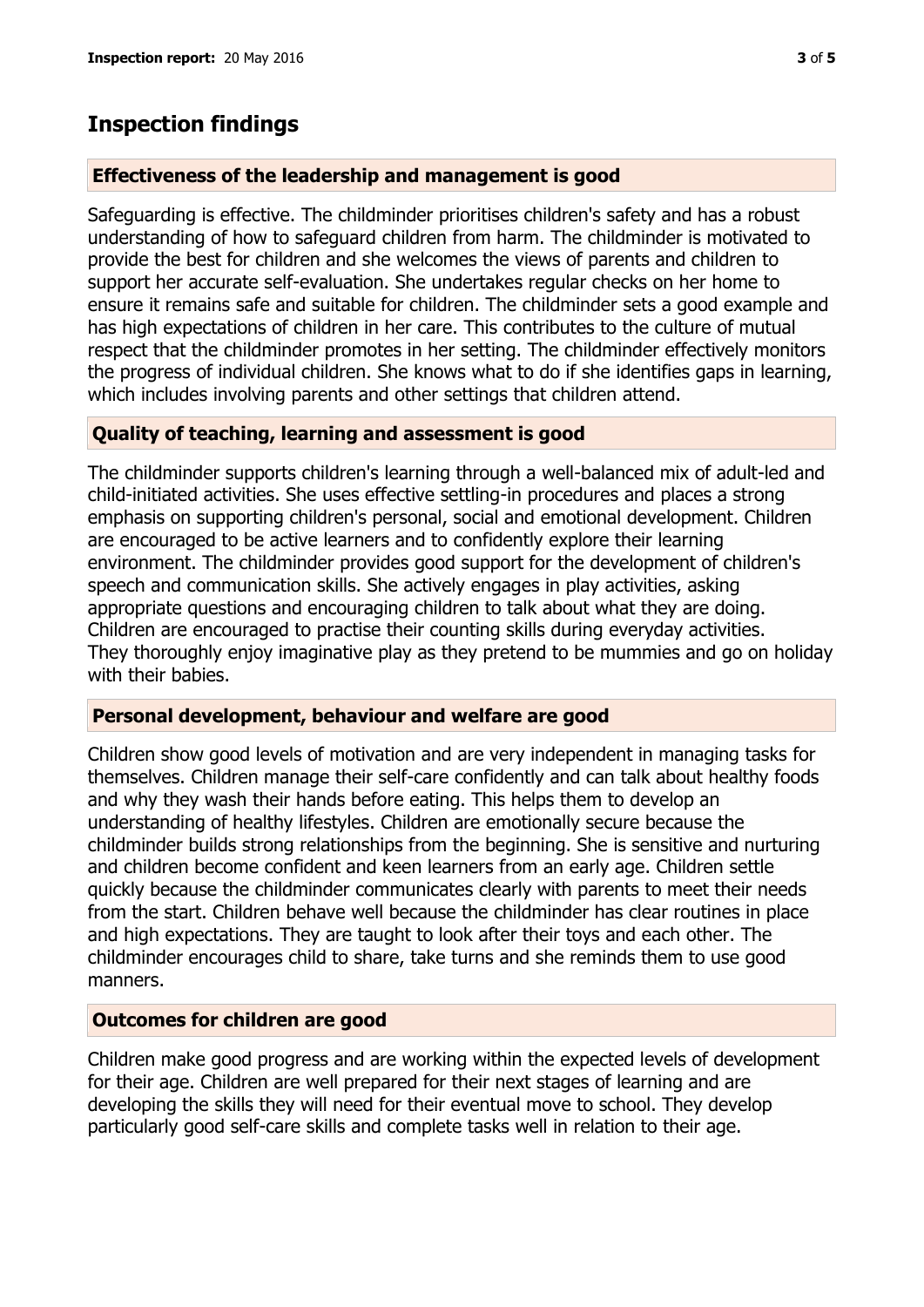## **Setting details**

| Unique reference number          | EY305332                                                                             |  |
|----------------------------------|--------------------------------------------------------------------------------------|--|
| <b>Local authority</b>           | <b>Essex</b>                                                                         |  |
| <b>Inspection number</b>         | 1043044                                                                              |  |
| <b>Type of provision</b>         | Childminder                                                                          |  |
| Day care type                    | Childminder                                                                          |  |
| <b>Registers</b>                 | Early Years Register, Compulsory Childcare<br>Register, Voluntary Childcare Register |  |
| Age range of children            | $3 - 3$                                                                              |  |
| <b>Total number of places</b>    | 6                                                                                    |  |
| Number of children on roll       | 11                                                                                   |  |
| <b>Name of registered person</b> |                                                                                      |  |
| Date of previous inspection      | 19 April 2013                                                                        |  |
| <b>Telephone number</b>          |                                                                                      |  |

The childminder was registered in 2005 and lives in Wickford, Essex. She operates all year round from 7.30am to 6pm, Monday to Thursday and 7.30am to 5.30pm on Fridays, except bank holidays and family holidays.

This inspection was carried out by Ofsted under sections 49 and 50 of the Childcare Act 2006 on the quality and standards of provision that is registered on the Early Years Register. The registered person must ensure that this provision complies with the statutory framework for children's learning, development and care, known as the early years foundation stage.

Any complaints about the inspection or the report should be made following the procedures set out in the guidance 'Complaints procedure: raising concerns and making complaints about Ofsted', which is available from Ofsted's website: www.gov.uk/government/organisations/ofsted. If you would like Ofsted to send you a copy of the guidance, please telephone 0300 123 4234, or email enquiries@ofsted.gov.uk.